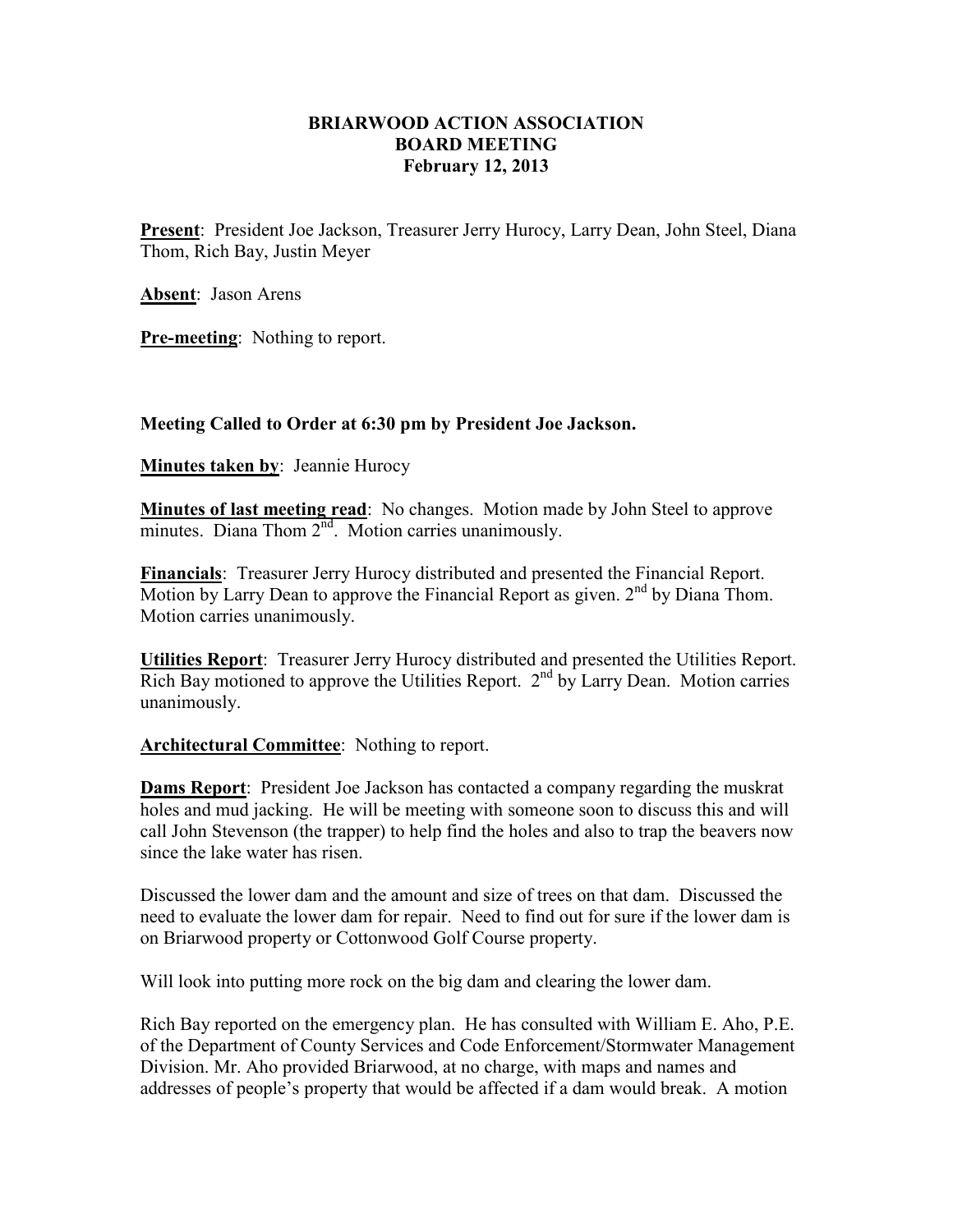was made for this information to now be given to Don Kansteiner to complete the Emergency Plan by Treasurer Jerry Hurocy.  $2<sup>nd</sup>$  by Justin Meyer. Motion carries unanimously.

Don Kansteiner will be asked to provide information on his progress with the Emergency Plan at the next B.A.A. meeting.

**Lake and Beach Report**: John Steel reports that he will wait until the weather gets warmer to fix the swimming area demarcation pvc pipes that have drifted. He also reports that we can order fish and have them delivered at any time.

**Security Report:** Nothing to report.

**Rules and Regulations**: Nothing to report.

**Website**: Nothing to report.

**Roads**: Larry Dean reports that Ron Ramsey has been repairing some of the gravel roads since the past rains have washed out some areas. Discussed adding more gravel and having Chad Queen pack it down with the bobcat. We will wait until next month to repair the areas with new gravel.

**Park and Entrance**: Treasurer Jerry Hurocy will purchase solar lights for the entrance to the subdivision.

**The Board went into Closed Session to discuss Legal, Lots and Back Dues.** 

**The Board returned to Open Session.** 

**Old Business**: Nothing to report.

**New Business**: A large wrecked SUV is blocking Brandywine and has been blocking part of the road for over a week. President Joe Jackson says to give them a little more time for their insurance to settle. If the vehicle sits there past the appropriate time then something will be said to them.

Discussed cars being parked on roads overnight against the Briarwood Rules and Regulations.

Larry Dean has resigned from the board.